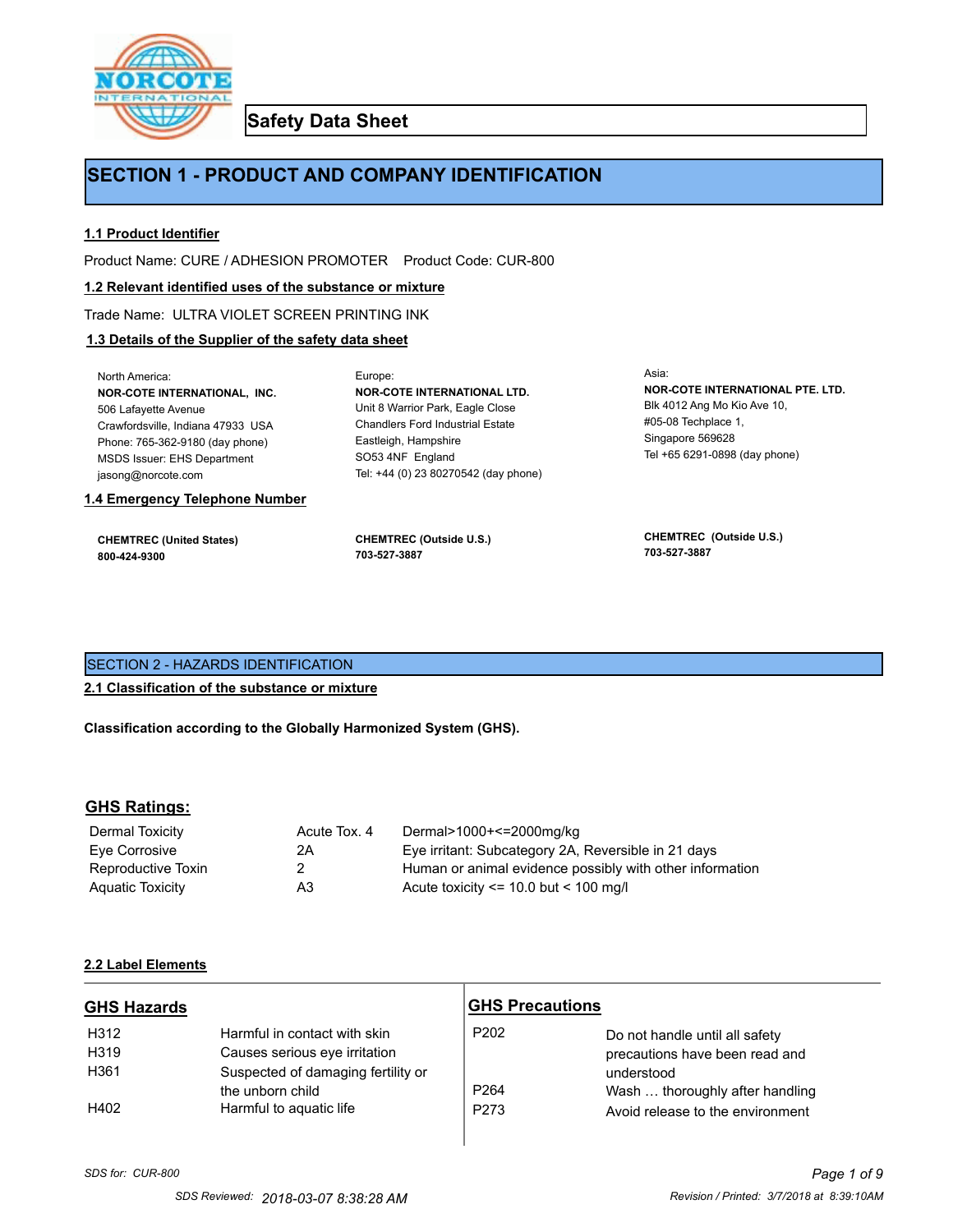| P <sub>281</sub> | Use personal protective equipment as<br>required               |
|------------------|----------------------------------------------------------------|
| P363             | Wash contaminated clothing before<br>reuse                     |
| P302+P352        | IF ON SKIN: Wash with soap and water                           |
| P305+P351+P33    | IF IN EYES: Rinse continuously with                            |
| 8                | water for several minutes. Remove                              |
|                  | contact lenses if present and easy to<br>do - continue rinsing |
| P308+P313        | IF exposed or concerned: Get medical<br>advice/attention       |
| P501             | Dispose of contents/container to an<br>approved landfill       |
|                  |                                                                |

#### **Warning**



**EMERGENCY OVERVIEW:** Product is a liquid with mild acrylic odor that may be harmful if inhaled or swallowed. Product may cause serious damage to eyes, allergic skin reactions and irritation to respiratory system. Avoid breathing vapors. Avoid spillage to sewers or waterways.

# **ROUTES OF ENTRY:** Dermal, Inhalation, Ingestion

**ACUTE HEALTH EFFECTS:** Irritant to skin, eyes and respiratory tract. Effects may be delayed for several hours. None Known

**Skin Contact:** Potential irritant and can cause allergic skin reaction. Repeated or prolonged contact may cause sensitization.

**Eye Contact:** Liquid, vapors, or mists may cause eye irritation. Protect eyes from repeated or prolonged contact.

**Ingestion:** May be harmful if swallowed. Gastrointestinal tract irritation may result.

**Inhalation:** May be harmful if inhaled. May cause irritation to upper respiratory tract upon prolonged or repeated inhalation.

## **Effects of Overexposure**

**MEDICAL CONDITIONS AGGRAVATED BY EXPOSURE:** Repeated and prolonged overexposure may increase the potential for adverse health effects.

**CHRONIC HEALTH EFFECTS:** No additional information

# SECTION 3 - COMPOSITION / INFORMATION ON INGREDIENTS

### **3.2 Mixtures**

\*Note: The exact concentrations of the below listed chemicals are being withheld as a trade secret

| <b>Chemical Name</b> | Percent<br>Weiaht  | CAS#     | EC No.    | <b>Classification (GHS)</b> |
|----------------------|--------------------|----------|-----------|-----------------------------|
| Methyldiethanolamine | $140.00 - 50.00 %$ | 105-59-9 | 203-312-7 | H302, H319                  |

SECTION 4 - FIRST AID MEASURES

# **4.1 Description of first aid measures**

**INHALATION:** Move subject to fresh air and keep warm. If subject is not breathing, administer artificial respiration. If breathing is difficult, have qualified personnel administer oxygen and get medical attention .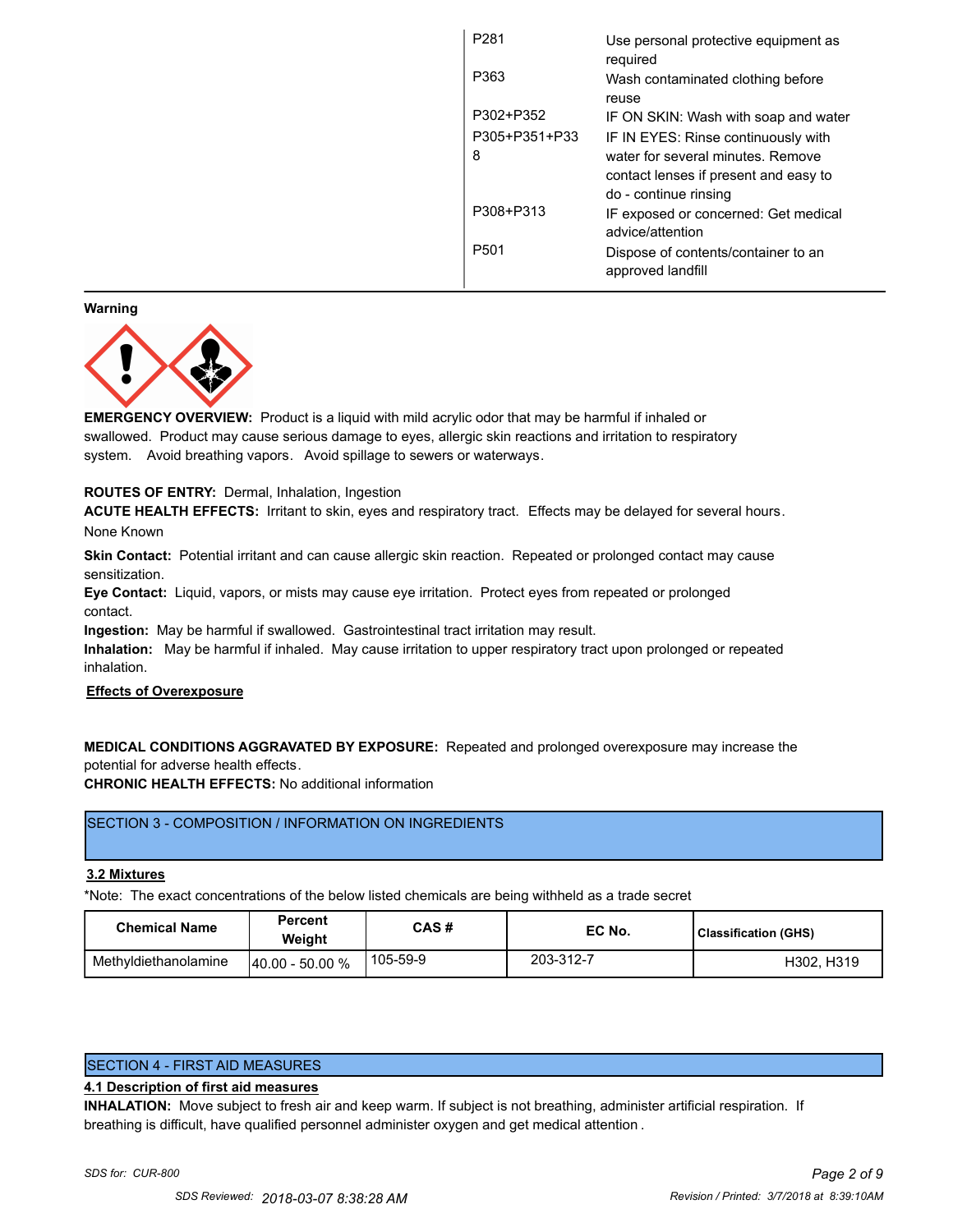**EYE CONTACT:** Flush the eye and under lids with warm water for 15 minutes. Remove any contact lenses during the flushing. Get immediate medical attention if symptoms persist.

**SKIN CONTACT:** Remove and isolate contaminated clothing and shoes. Remove excess material from skin with clean cloth. Flush skin with running lukewarm water. Wash affected areas using mild soap.

**INGESTION:** If appreciable quantities are swallowed, seek immediate medical attention. Do NOT induce vomiting. Never give anything by mouth to an unconscious person.

## SECTION 5 - FIRE FIGHTING MEASURES

#### **5.1 Extinguising Media**

Evacuate area of all non-emergency personell. Firefighters must wear full emergency equipment with self contained breathing apparatus. At elevated temperatures hazardous polymerization may occur causing container rupture and in extreme cases, explosion. Fight fires from upwind and cool intact containers with water spray or stream at maximum range.

Flash Point: 100 C (212 F)

**FLAMMABLE/EXPLOSIVE LIMITS (Volume % in air):** Not established **EXTINGUISHING METHOD:** Water fog, carbon dioxide (CO2) or dry chemical

#### **5.2 Special Hazards arising from the substance or mixture:**

Thermal decomposition can lead to release of irritating gases and vapors

#### **5.3 Advice for firefighters**

#### **Protective Equipment:**

Wear full emergency equipment with selfcontained breathing apparatus . Refer to Section 8

### **5.4 Additional Information**

 Heating causes a rise in pressue, risk of bursting and combustion Shut off sources of ignition Carbon monoxide and carbon dioxide may form upon combustion

**OSHA CLASSIFICATION:** Class IIIB Combustible

### SECTION 6 - ACCIDENTAL RELEASE MEASURES

#### **6.1 Personal precautions, protective equipment and emergency procedures**

Remove all sources of ignition and ventilate area. Avoid skin and eye contact. Use respiratory protection.

#### **6.2 Environmental precautions**

Avoid release to the environment. Local authorities should be advised if significant spillages cannot be contained

#### **6.3 Methods and materials for containment and cleaning up**

 Absorb with inert materials such as dry clay or sand and place in closed container for disposal as solid waste in accordance with all applicable regulations.

#### **6.4 Reference to other sections**

See Section 7 for information on safe handling See Section 8 for information on personal protection equipment See Section 13 for disposal information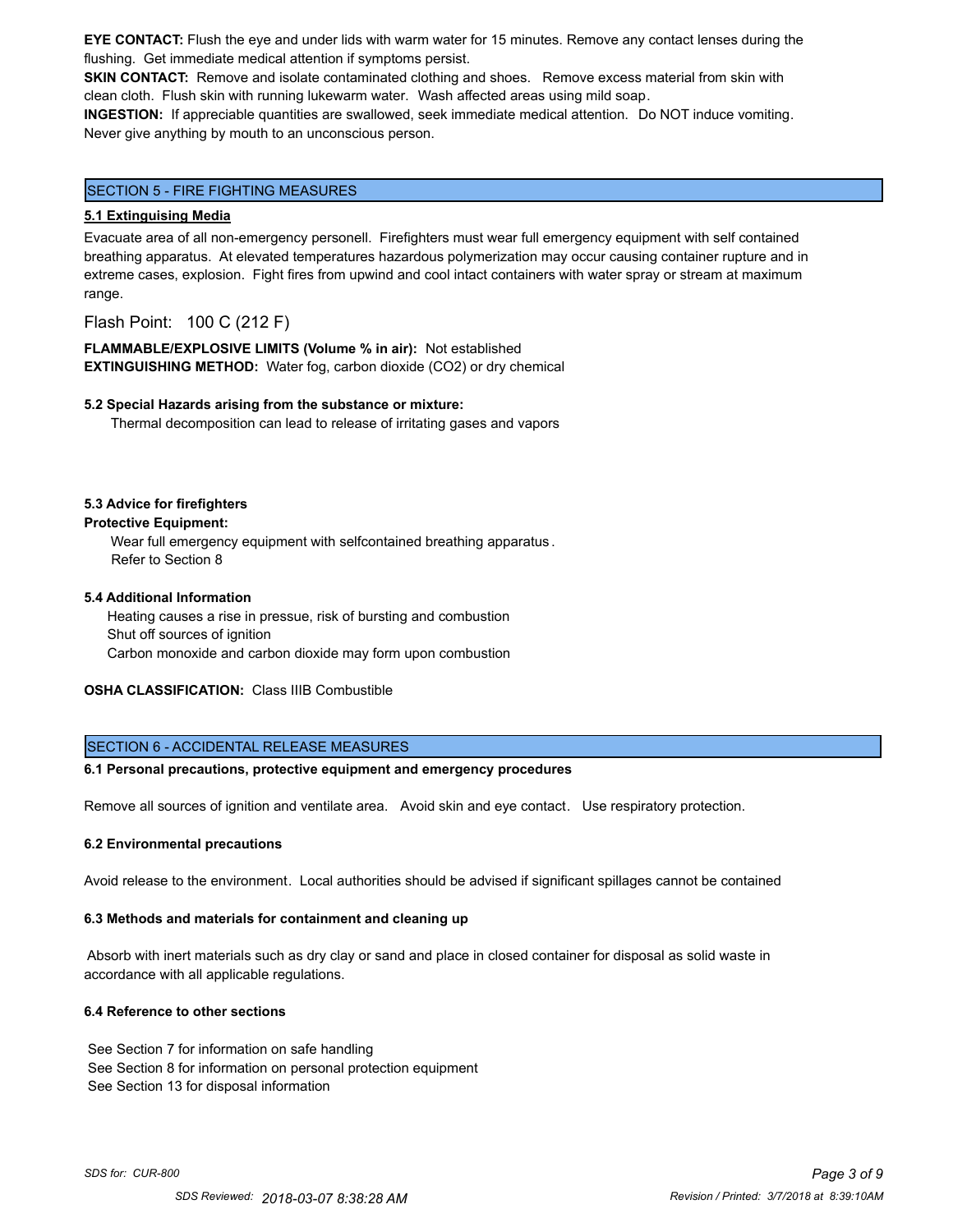## SECTION 7 - HANDLING AND STORAGE

### **7.1 Precautions for safe handling**

Avoid any unnecessary contact. Use protective clothing specified in Section 8.

#### **7.2 Conditions for safe storage, including and incompatibilities**

Store away from heat and sunlight to prevent spontaneous polymerization. Store below 90° F (32° C). Protect containers from physical damage. Storage of containers should conform to flammable and combustible liquid regulations.

#### **7.3 Specific End Use(s):**

No further relevant information available

# **SECTION 8 - EXPOSURE CONTROLS / PERSONAL PROTECTION**

### **8.1 Control parameters**

**Exposure Limits:** Not established for mixture

| Chemical Name / CAS No.           | <b>OSHA Exposure Limits</b> | <b>ACGIH Exposure Limits</b> | <b>Other Exposure Limits</b> |
|-----------------------------------|-----------------------------|------------------------------|------------------------------|
| Methyldiethanolamine<br>1105-59-9 | Not Established             | Not Established              | Not Established              |

## **8.2 Exposure Controls**

**VENTILATION:** Provide natural or mechanical ventilation to minimize exposure. If practical, use local mechanical exhaust ventilation at sources of air contamination.

**EYE PROTECTION:** Use splash-proof safety goggles or safety glasses that are ANSI approved to prevent eye contact. Eyewash availability is also recommended.

**HAND PROTECTION:** Use nitrile, butyl or other gloves that are resistant to chemicals in Section 2. Replace immediately if punctured or torn or when a change of appearance (color, elasticity, shape) occurs . A minimum of 0.45mm thick gloves for long duration exposure (up to 4 hours) or mechanical handling activities; single use, disposable gloves for short duration exposures not exceeding 30 minutes or where splashes are likely, are recommended.

**RESPIRATORY PROTECTION:** Use of NIOSH/MSHA approved respirators is recommended where exposure limits may be exceeded. Consult the respirator manufacturer for appropriate type and application. **SKIN PROTECTION:** Protective or disposable outer clothing is recommended.

**Environmental Exposure Controls:** Avoid release to the environment. The product should not be allowed to enter drains, water courses or the soil.

| <b>SECTION 9 - PHYSICAL AND CHEMICAL PROPERTIES</b>       |                                   |                              |                   |
|-----------------------------------------------------------|-----------------------------------|------------------------------|-------------------|
| 9.1 Information on basic physical and chemical properties |                                   |                              |                   |
| Appearance:                                               | Liquid with moderate<br>viscosity | Odor:                        | Mild Acrylic odor |
| Vapor Pressure:                                           | Not Established                   | <b>Vapor Density:</b>        | Heavier than Air  |
| pH:                                                       | Not Established                   | Formula KG / Gal             | 4.00              |
| <b>Melting Point:</b>                                     | Not Available                     | <b>Freezing Point:</b>       | Not Available     |
| Solubility:                                               | Not Soluble in Water              | <b>Boiling range:</b>        | Not Available     |
| <b>Flash Point:</b>                                       | See Section 5.1                   | <b>Evaporation Rate:</b>     | $<$ 1             |
| <b>Flammability:</b>                                      | See Section 5.4                   | <b>Explosive Limits:</b>     | See Section 5.4   |
| Viscosity:                                                | See Certificate of<br>Analysis    | <b>Specific Gravity (SG)</b> | 1.057             |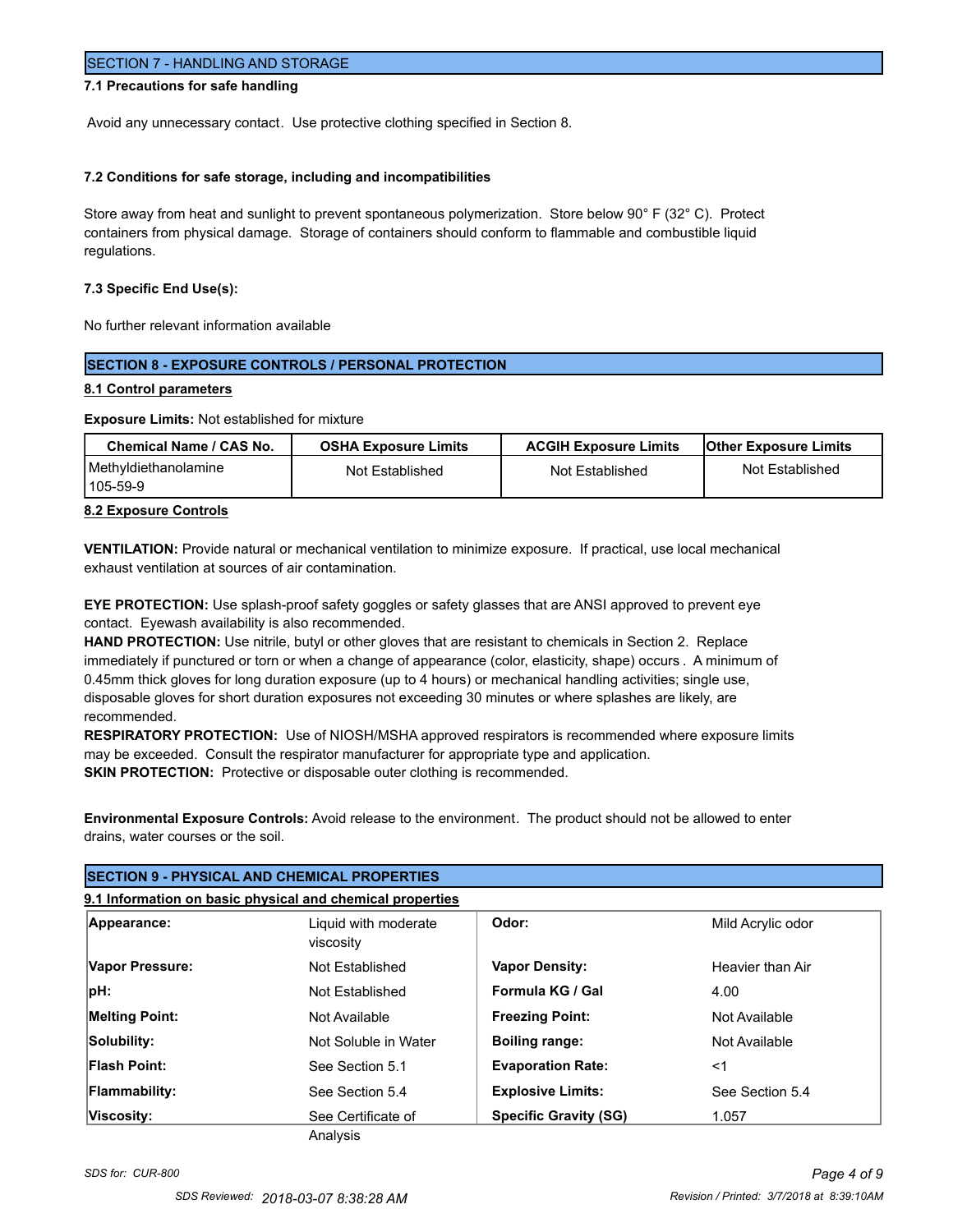# **SECTION 10 - REACTIVITY / STABILITY HAZARD DATA**

# **10.1 Reactivity**

None known

## **10.2 Chemical Stability**

This material is stable under recommended storage and handling conditions.

## **10.3 Possibility of hazardous reaction**

Under certain conditions (excess temperatures and contamination) hazardous polymerization may occur. Avoid high temperature and contamination with foreign materials.

## **10.4 CONDITIONS TO AVOID:**

Excessive heat, ignition sources and contamination with dirt and other foreign materials.

### **10.5 Incompatible Materials:**

Avoid contamination or inappropriate mixing with strong oxidizing agents, peroxides, strongly caustic materials and metal corrosion products including rust. Do not expose to UV light during storage.

## **10.6 Hazardous decomposition products**

Thermal oxidation or pyrolysis (as in fire) may yield carbon dioxide, carbon monoxide and volatile organic fragments which are flammable, irritating or toxic.

### Hazardous polymerization will not occur.

**SECTION 11 - TOXICOLOGICAL INFORMATION**

| <b>Component Toxicity:</b>                                                         |                                                                                                                                                                                                             |  |
|------------------------------------------------------------------------------------|-------------------------------------------------------------------------------------------------------------------------------------------------------------------------------------------------------------|--|
| <b>Component Description</b><br><b>Oral, Dermal, Inhalation</b><br><b>Toxicity</b> | Ecotoxocity:                                                                                                                                                                                                |  |
| Methyldiethanolamine<br>Oral:1,945.00 mg/kg (Rat)<br>Dermal: 9.85 mg/kg (Rabbit)   | LC50 96 h Pimephales promelas >1000 mg/L (IUCLID)<br>EC50 48 h Daphnia magna 230 mg/L (IUCLID)<br>EC50 72 h Desmodesmus subspicatus 37 mg/L (IUCLID); EC50 96 h<br>Desmodesmus subspicatus 20 mg/L (IUCLID) |  |

**TOXICOLOGICAL DATA:** Slightly Toxic by injestion. Prolonged or repeated exposure may result in sensitization. **LC50** - No additional information **LD50** - No additional information **MUTAGENICITY:** No additional information **REPRODUCTIVE EFFECTS:** No additional information **CARCINOGENICITY:**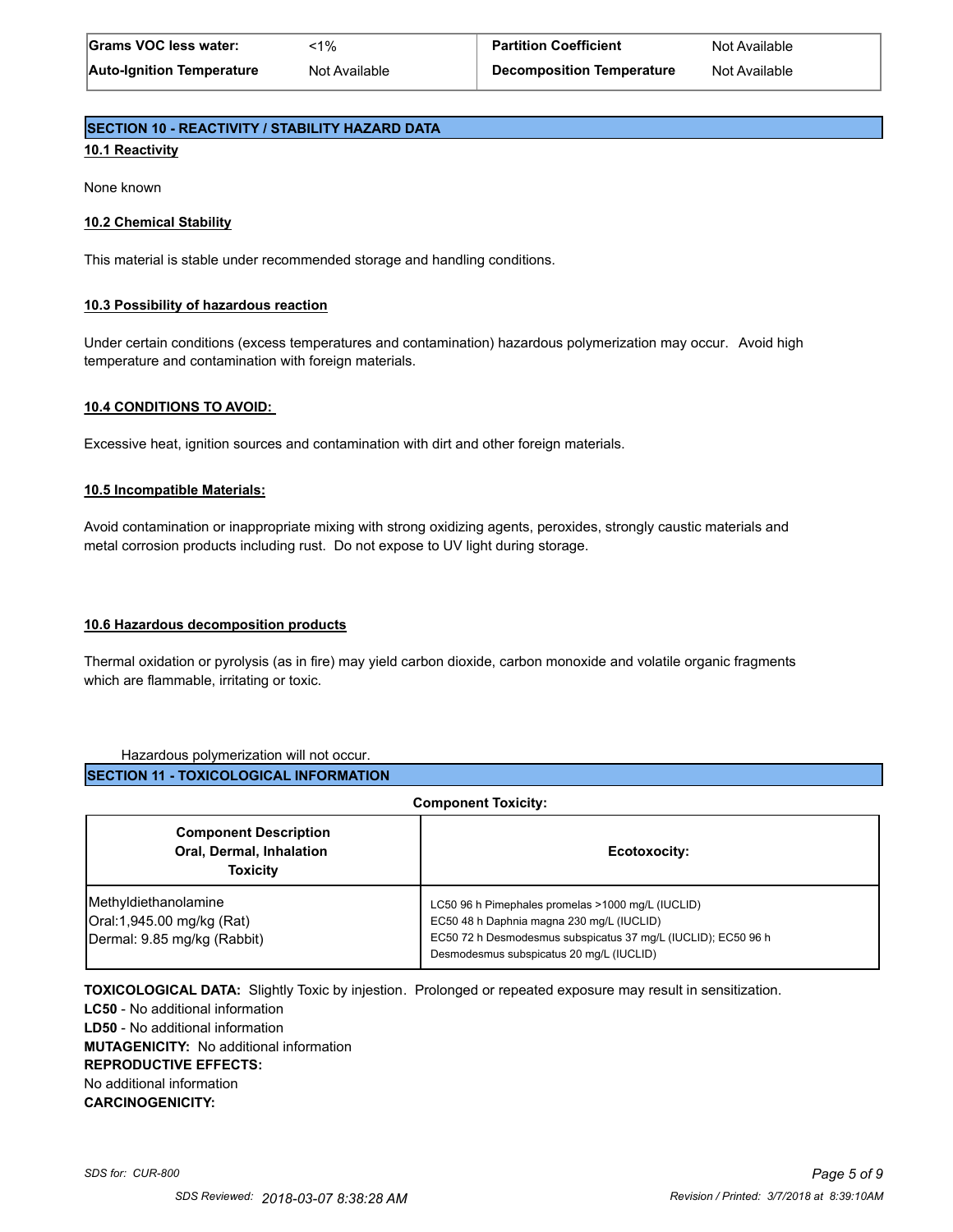Carcinogenicity:

#### **SECTION 12 - ECOLOGICAL INFORMATION**

#### **12.1 Toxicity**

No determination has been made on ecological impact. However, it is recommended to prevent contamination of the environment with this product, i.e. soil, landfills, drains, sewers, surface waters, etc.

#### **12.2 Persistence and degradability**

No determination has been made on ecological impact. however, it is highly recommended to prevent contamination of the environment with this product, i.e. soil, landfills, drains, sewers, surface waters, etc

#### **12.3 Bioaccumulative potential**

No determination has been made on ecological impact. However, it is highly recommended to prevent contamination of the environment with this product, i.e. soil, landfills, drains, sewers, surface waters, etc.

#### **12.4 mobility in soil**

No determination has been made on ecological impact. However, it is highly recommended to prevent contamination of the environment with this product, e.i. soil, landfille, drains, sewers, surface waters, etc.

## **SECTION 13 - DISPOSAL CONSIDERATIONS**

## **13.1 Waste Water methods**

If material becomes a waste, it does not meet the criteria of a hazardous waste as defined under the Resource Conservation and Recovery Act (RCRA) 40 CFR 261 as supplied. Dispose of this material in accordance with all applicable federal, state, provincial, and local laws and regulations.

### **SECTION 14 - TRANSPORTATION INFORMATION**

Transport this product in accordance with all applicable laws and regulations . This product, as supplied, is not regulated nor classified as a hazardous material/dangerous good by United States Department of Transportation (DOT) , the International Civil Aviation Organization (ICAO), the International Maritime Organization (IMO), the Canadian Transportation of Dangerous Goods Act (TDG), or the International Air Transport Association (IATA).

#### **14.1 UN Number:** Not Applicable

**14.2 UN Proper Shipping Name:** Not Applicable

**14.3 Transport Hazard Class:** Not Applicable **DOT (49 CFR)/IATA/IMDG Hazard Class:** Not Applicable

 **14.4 Packing Group:** Not Applicable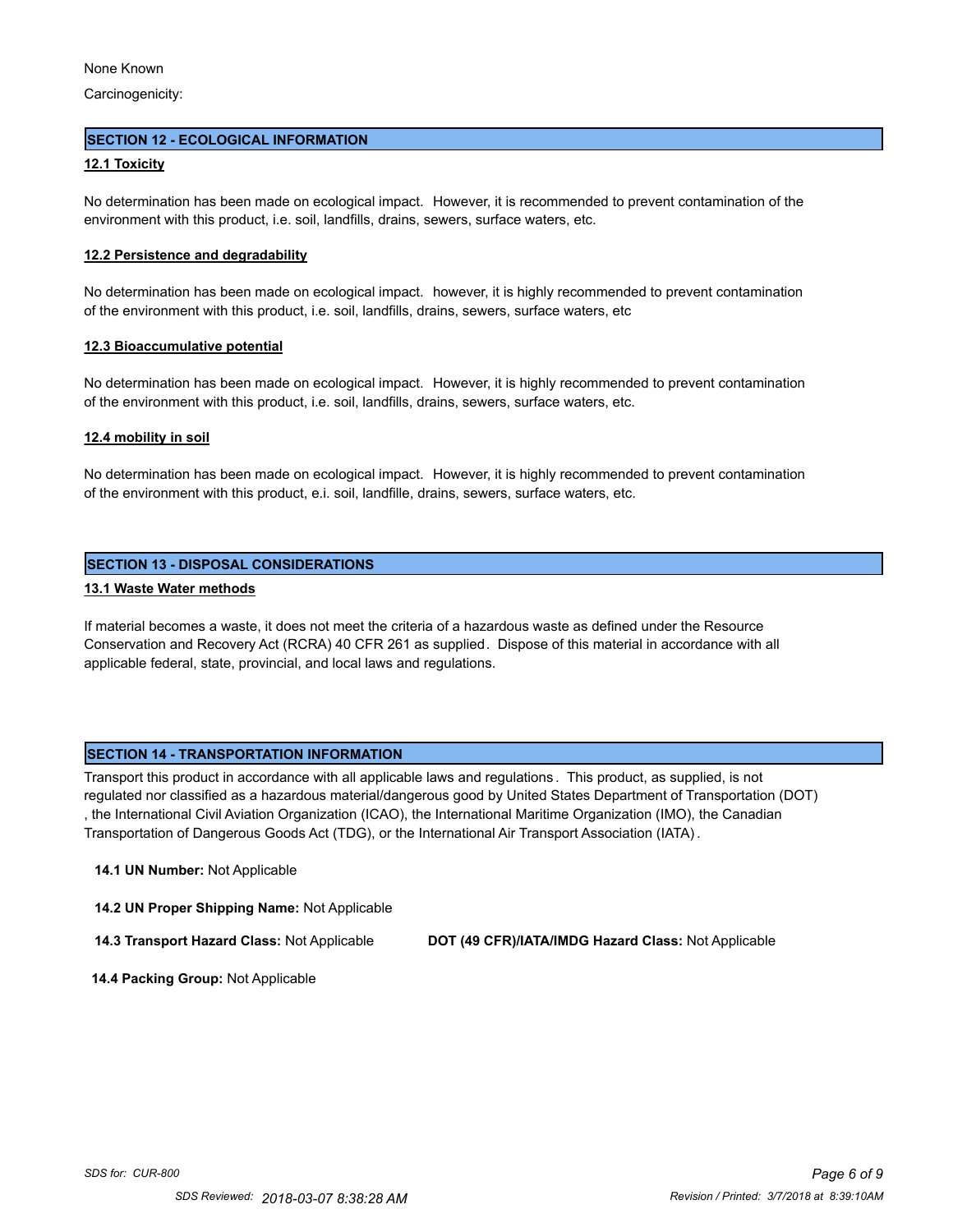# **SECTION 15 - REGULATORY INFORMATION**

#### **15.1 Safety, Health and Environmental regulations / legislation specific for the substance or mixture**

This safety data sheet has been formatted to the best of our ability in accordance to Directive 67/548/EEC or Directive 1999/45EC, American National Standards Institute (ANSI) and contains hazard criteria and all information required by the Canadian Controlled Products Regulation (CPR) in regard to this product.

**Clean Air Act - Ozone Depleting Substances (ODS):** This product and its components do not contain Ozone Depleting Substances.

**Canadian Inventory Status:** Components of this product are currently listed on the Canadian Domestic Substance List (DSL) or the Canadian Non-Domestic Substance List (NDSL).

**Coalition of Northeastern Governors (CONEG):** This product meets the requirements of CONEG pertaining to heavy metals total content of no more than 100 PPM. No heavy metals are added as a part of the formulation, but raw materials may contain residual parts per million as naturally occurring elements.

**European Inventory Status:** Components of this product are listed on the European Inventory of Existing Commercial Substances (EINECS), the European List of Notified Chemical Substances (ELINCS), or are exempt from being listed.

**Food and Drug Administration (FDA) Food Packaging Status:** Components of this product have not been cleared by FDA for use in food packaging and/or other applications as an indirect food additive .

**European Union Directive 2011/65/EC Restriction of Hazardous Substances (RoHS):** This product is in compliance with the requirements of the RoHS2 Directive.

### **California Proposition 65 RTK:**

The following components of this mixture are listed under California Proposition 65: - None

If CAS numbers 13463-67-7 and/or 1333-86-4 are listed they are not supplied in respirable form.

### **The following substances from Section 3.2 are considered to be PBT, or vPvB**

- None

**REACH** : This product is compliant with the registration of the REACH Regulation (EC) No. 1907/2006 as all its components are either excluded, exempt and/or preregistered.

The following Substances of Very High Concern are present (updated January 15, 2018 to review for the 181 SVHC)

- None

The following RoHS2 2011/65/EU components are present

- None

# **Superfund Amendments and Reauthorization Act of 1986 (SARA) Title III: Section 302:**

- None

### **Superfund Amendments and Reauthorization Act of 1986 (SARA) Title III: SARA 313:**

 This product contains the following components that are regulated under the Toxic Chemical Release Reporting requirements 40 CFR 372: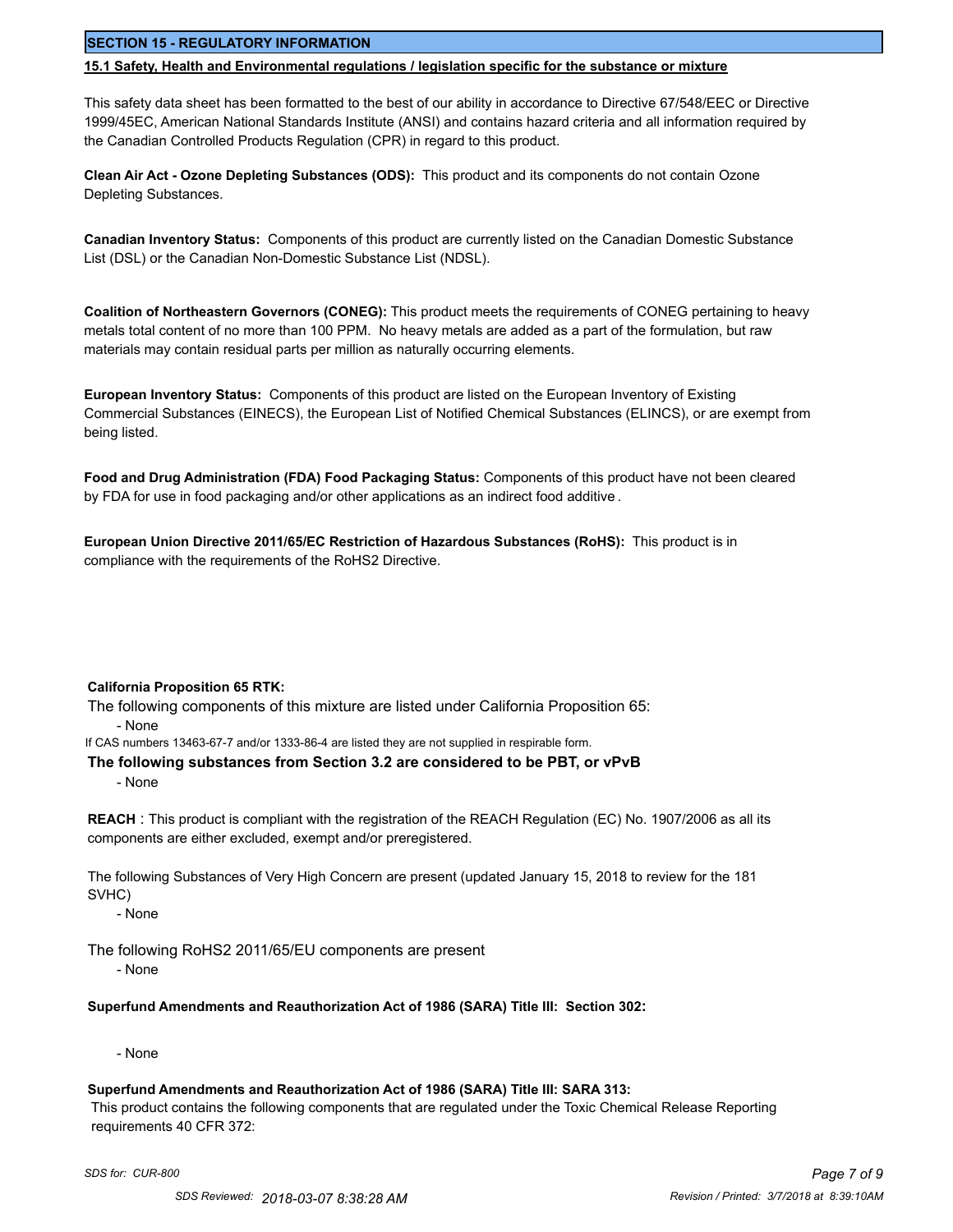**Global Inventories:** The components of these products are listed in the following or exempt from listing:

Europe (EINECS): Yes USA (TSCA): Yes Canada (DSL): Yes Japan (ENCS): Yes Philippines (PICCS): Yes China (IECSC): Yes Australia (AICS): Yes Korea (KECI): Yes New Zealand (NZloC): Yes Taiwan (ECSI): Yes



following scale:

\* = Chronic health effect PPE Index

- 4 = Severe Hazard A = Safety Glasses
- $3 =$  Serious Hazard  $B =$  Safety Glasses and Gloves
- 2 = Moderate Hazard C = Safety Glasses, Gloves and Protective Apron
- 1 = Slight Hazard D = Face Shield, Gloves and Protective Apron
- $0 =$  Minimal Hazard  $E =$  Safety Glasses, Gloves and Respirator

# **Definitions**

- TWA Time Weighted Average
- TLV Threshold Limit Value
- STEL Short Term Exposure Limit
- CAS# Chemical Abstract Service Number
- NTP National Toxicology Program
- PEL Permissible Exposure Limit
- IARC International Agency for Research on Cancer
- ANSI American National Standards Institute

SKIN CORR. Skin corrosive EYE Eye corrosive RESP. SENS. Respiratory sensitizer SKIN SENS. Skin sensitizer MUTA. Mutagen CARC. Carcinogen REPR. Reproductive toxin STOT SE Organ toxin single exposure